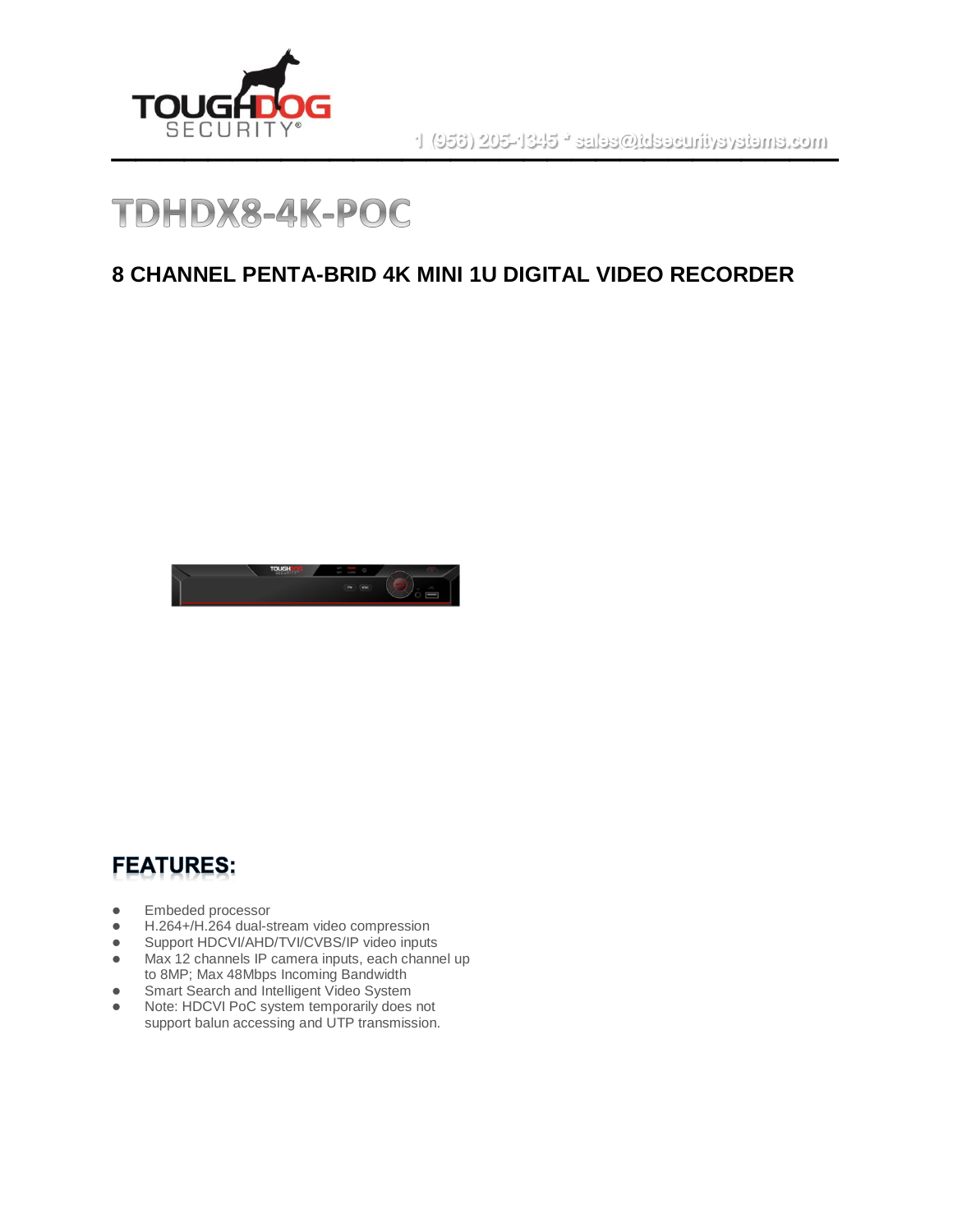

# Specifications:

| <b>Model</b>            | TDHDX8-4K-POC                                                                                                                                                               |
|-------------------------|-----------------------------------------------------------------------------------------------------------------------------------------------------------------------------|
| <b>System</b>           |                                                                                                                                                                             |
| <b>Main Processor</b>   | <b>Embedded Processor</b>                                                                                                                                                   |
| <b>Operating System</b> | <b>Embedded LINUX</b>                                                                                                                                                       |
| <b>Video and Audio</b>  |                                                                                                                                                                             |
| Analog Camera Input     | 8 Channel, BNC                                                                                                                                                              |
| <b>HDCVI Camera</b>     | 4K, 6MP, 4MP, 1080P@25/30fps, 720P@50/60fps, 720P@25/30fps                                                                                                                  |
| <b>AHD Camera</b>       | 5MP, 4MP, 3MP, 1080P@25/30, 720P@25/30fps                                                                                                                                   |
| <b>TVI Camera</b>       | 5MP, 4MP, 3MP, 1080P@25/30, 720P@25/30fps                                                                                                                                   |
| <b>CVBS Camera</b>      | PAL/NTSC                                                                                                                                                                    |
| IP Camera Input         | 8+4 Channel, each channel up to 8MP                                                                                                                                         |
| Audio In/Out            | 1/1, RCA                                                                                                                                                                    |
| Two-way Talk            | Reuse audio in/out, RCA                                                                                                                                                     |
| <b>Recording</b>        |                                                                                                                                                                             |
| Compression             | H.264+/H.264                                                                                                                                                                |
| Resolution              | 4K, 6MP, 5MP, 4MP, 3MP, 1080P, 720P, 960H, D1, CIF, QCIF                                                                                                                    |
| <b>Record Rate</b>      | Main stream: 4K(1~7fps); 6MP(1~10fps); 5MP(1~12fps); 4MP/3MP(1~15fps);<br>1080P/720P/960H/D1/CIF/QCIF (1~25/30fps)<br>Sub steram: 960H(1~15fps);<br>D1/CIF/QCIF(1~25/30fps) |
| <b>Bit Rate</b>         | 1Kbps ~ 8192Kbps Per Channel                                                                                                                                                |
| Record Mode             | Manual, Schedule (Regular, Continuous), MD (Video detection: Motion<br>Detection, Video Loss, Tampering), Alarm, Stop                                                       |
| Record Interval         | 1 ~ 60 min (default: 60 min), Pre-record: $1 \sim 30$ sec, Post-record: $10 \sim 300$<br>sec                                                                                |
| <b>Display</b>          |                                                                                                                                                                             |
| Interface               | 1 HDMI, 1 VGA                                                                                                                                                               |
| Resolution              | HDMI: 3840x2160, 2560x1440, 1920x1080, 1280x1024, 1280x720,<br>1024×768<br>VGA: 1920×1080, 1280×1024, 1280×720, 1024×768                                                    |
| Multi-screen Display    | When IP extension mode not enabled: 1/4/8/9<br>When IP extension mode enabled: 1/4/8/9/16                                                                                   |
| <b>OSD</b>              | Camera title, Time, Video loss, Camera lock, Motion detection, Recording                                                                                                    |

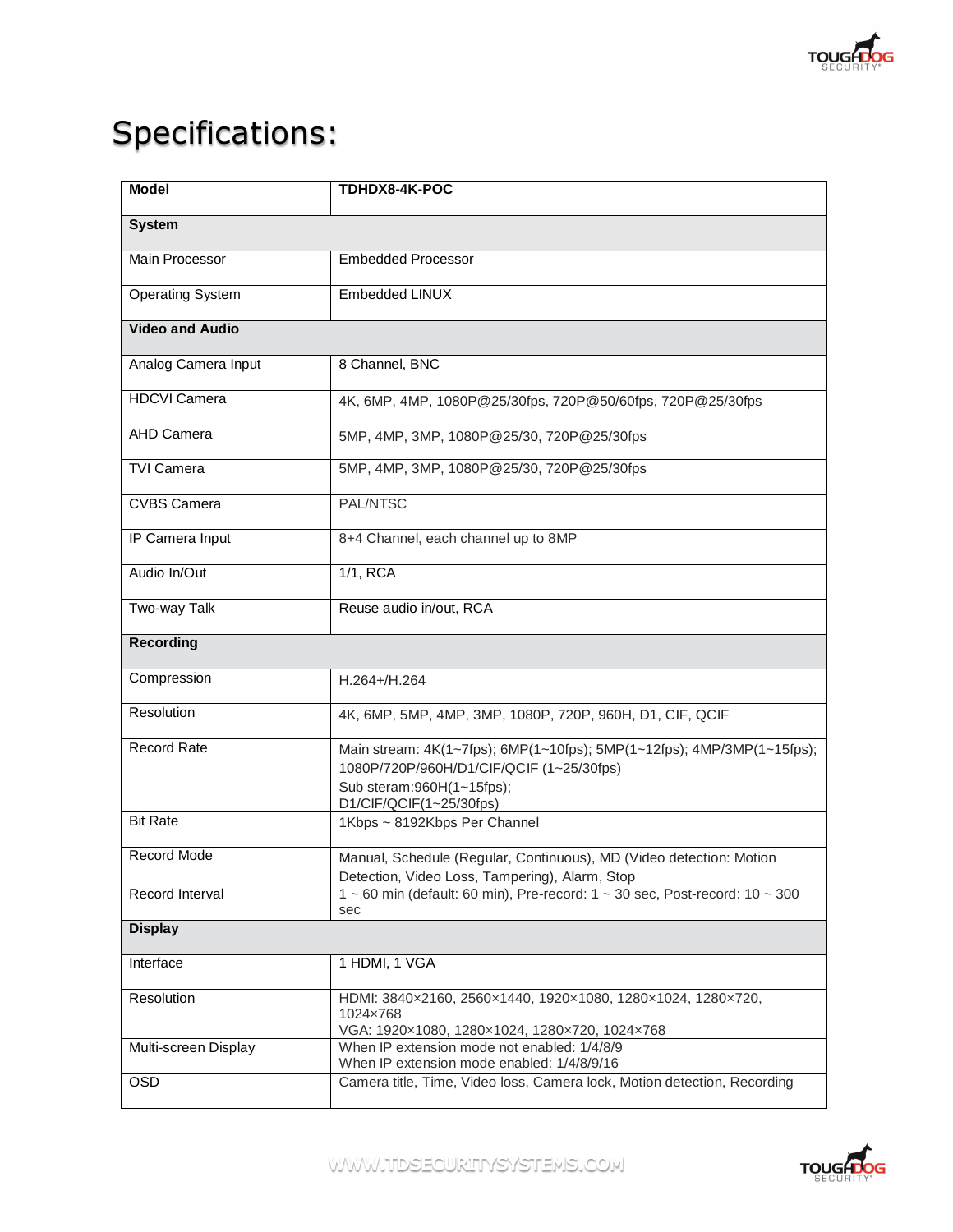

| <b>Network</b>                   |                                                                                                                                                                             |
|----------------------------------|-----------------------------------------------------------------------------------------------------------------------------------------------------------------------------|
| Interface                        | 1 RJ-45 Port (1000M)                                                                                                                                                        |
| <b>Network Function</b>          | HTTP, TCP/IP, IPv4/IPv6, UPnP, RTSP, UDP, SMTP, NTP, DHCP, DNS, IP<br>Filter, PPPoE, DDNS, FTP, Alarm Server, P2P, IP Search (Support Dahua IP<br>camera, DVR, NVS, etc.)   |
| Max. User Access                 | 128 users                                                                                                                                                                   |
| <b>Smart Phone</b>               | iPhone, iPad, Android                                                                                                                                                       |
| Interoperability                 | ONVIF 2.42, CGI Conformant                                                                                                                                                  |
| <b>Video Detection and Alarm</b> |                                                                                                                                                                             |
| <b>Trigger Events</b>            | Recording, PTZ, Tour, Video Push, Email, FTP, Snapshot, Buzzer and<br><b>Screen Tips</b>                                                                                    |
| <b>Video Detection</b>           | Motion Detection, MD Zones: 396 (22 x 18), Video Loss, Tampering and<br>Diagnosis                                                                                           |
| Alarm Input                      | N/A                                                                                                                                                                         |
| <b>Relay Output</b>              | N/A                                                                                                                                                                         |
| <b>Playback and Backup</b>       |                                                                                                                                                                             |
| Playback                         | 1/4/9                                                                                                                                                                       |
| Search Mode                      | Time /Date, Alarm, MD and Exact Search (accurate to second)                                                                                                                 |
| Playback Function                | Play, Pause, Stop, Rewind, Fast play, Slow Play, Next File, Previous File,<br>Next Camera, Previous Camera, Full Screen, Repeat, Shuffle, Backup<br>Selection, Digital Zoom |
| Backup Mode                      | <b>USB Device/Network</b>                                                                                                                                                   |
| <b>Storage</b>                   |                                                                                                                                                                             |
| Internal HDD                     | 1 SATA Port, up to 6TB capacity                                                                                                                                             |
| eSATA                            | N/A                                                                                                                                                                         |
| <b>Auxiliary Interface</b>       |                                                                                                                                                                             |
| <b>USB</b>                       | 2 USB Ports (1 USB 2.0, 1 USB 3.0)                                                                                                                                          |
| <b>RS232</b>                     | N/A                                                                                                                                                                         |
| <b>RS485</b>                     | 1 Port, for PTZ Control                                                                                                                                                     |
| <b>Electrical</b>                |                                                                                                                                                                             |
| Power Supply                     | DC48V/1.5A                                                                                                                                                                  |
| <b>Power Consumption</b>         | <10W (Without HDD)                                                                                                                                                          |
| <b>Construction</b>              |                                                                                                                                                                             |



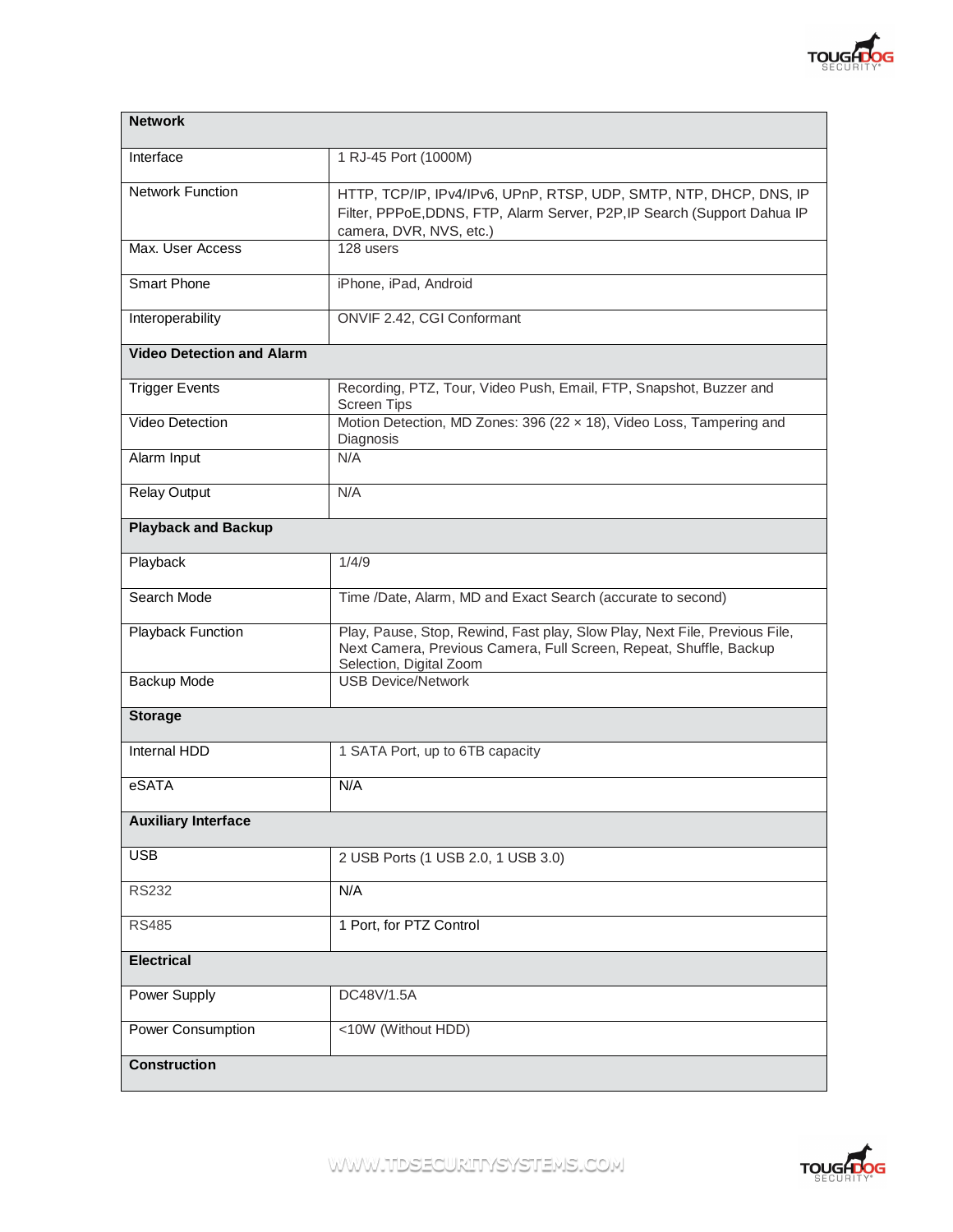

| 1.35kg (2.98lb) (without HDD)<br>2.37kg (5.23lb)<br>Desktop Installation                                                                               |  |
|--------------------------------------------------------------------------------------------------------------------------------------------------------|--|
|                                                                                                                                                        |  |
|                                                                                                                                                        |  |
|                                                                                                                                                        |  |
|                                                                                                                                                        |  |
| $-10^{\circ}$ C ~ +55°C (+14°F ~ +131°F), 0~ 90% RH                                                                                                    |  |
| $-20^{\circ}$ C ~ +70°C (-4°F ~ +158°F), 0~ 90% RH                                                                                                     |  |
|                                                                                                                                                        |  |
| Arecont Vision, AXIS, Bosch, Brickcom, Canon, CP Plus, Dynacolor,<br>Honeywell, Panasonic, Pelco, Samsung, Sanyo, Sony, Videotec, Vivotek,<br>and more |  |
| <b>Certifications</b>                                                                                                                                  |  |
| FCC: Part 15 Subpart B                                                                                                                                 |  |
| CE: CE-LVD: EN 60950-1/IEC 60950-1<br>CE-EMC: EN 61000-3-2, EN 61000-3-3, EN 55032, EN 50130, EN 55024<br>UL: UL 60950-1                               |  |
|                                                                                                                                                        |  |